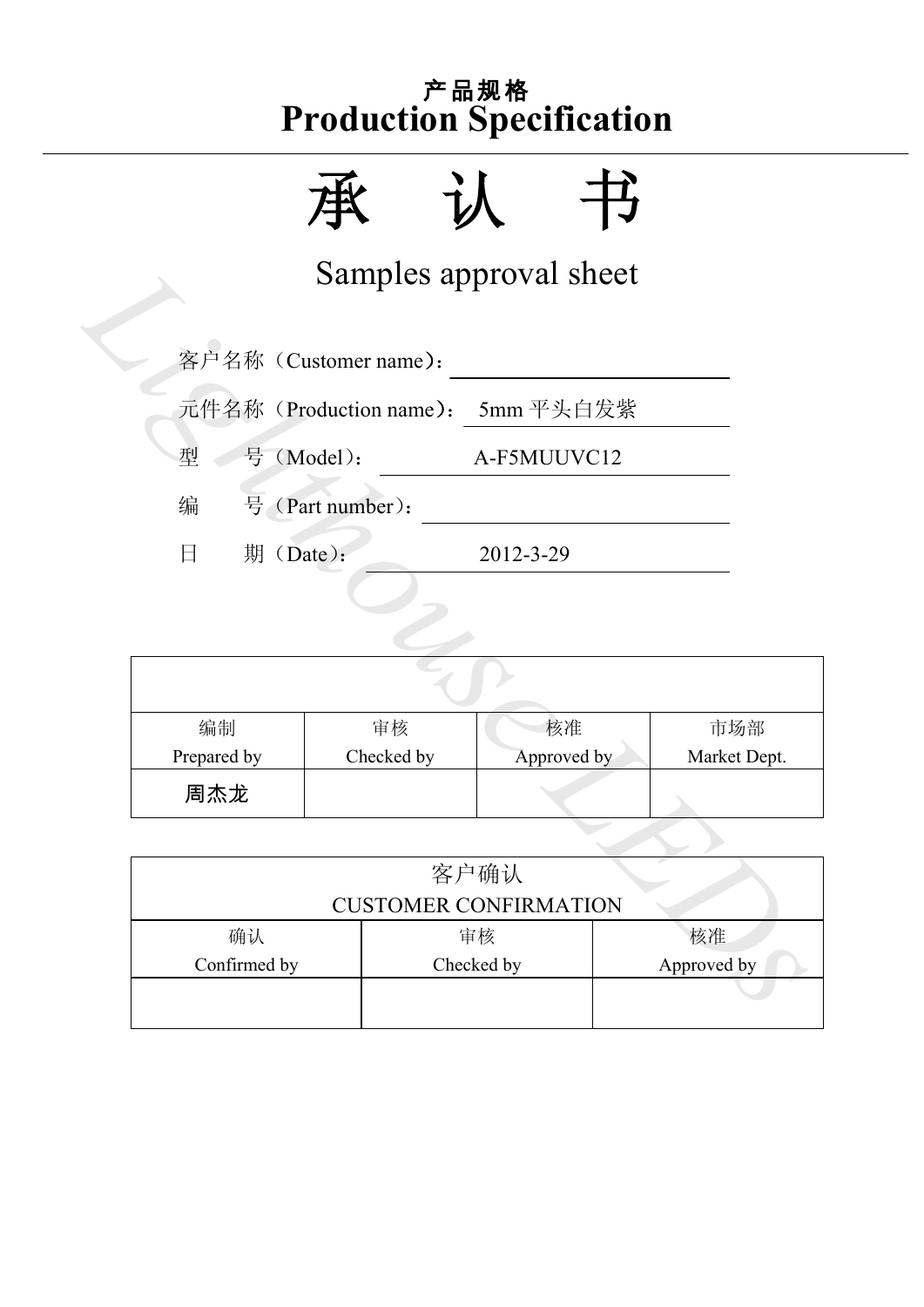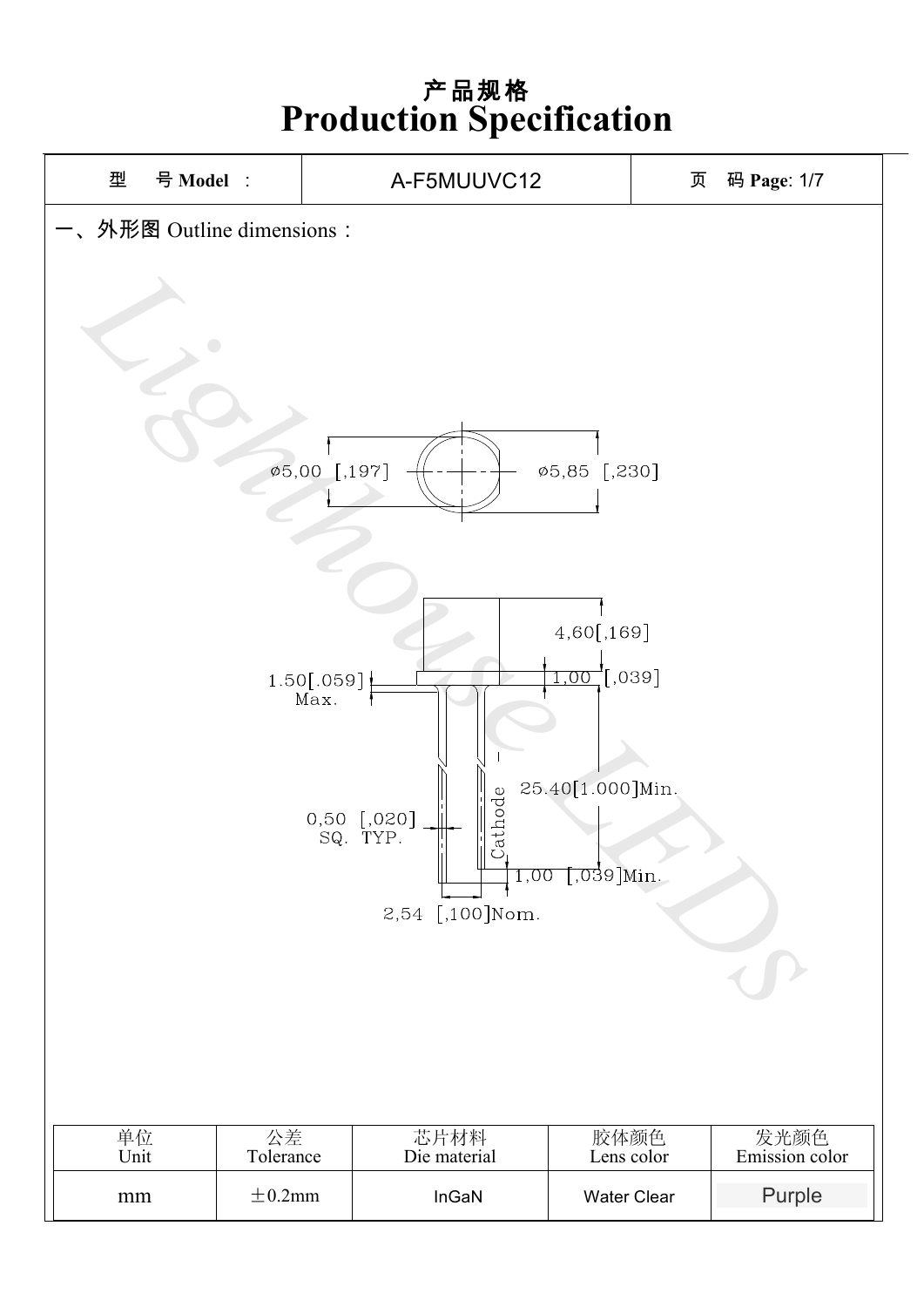※备注:承认书之编号和型号可用于查询,客户如有需要,请提供相应的编号和型号。

Remark: P/N & Model in samples approval sheet can be used to inquire, please provide corresponding P/N& model if customer need .

| 型<br>A-F5MUUVC12<br>号 Model :<br>码 Page: 2/7<br>页 |  |
|---------------------------------------------------|--|
|                                                   |  |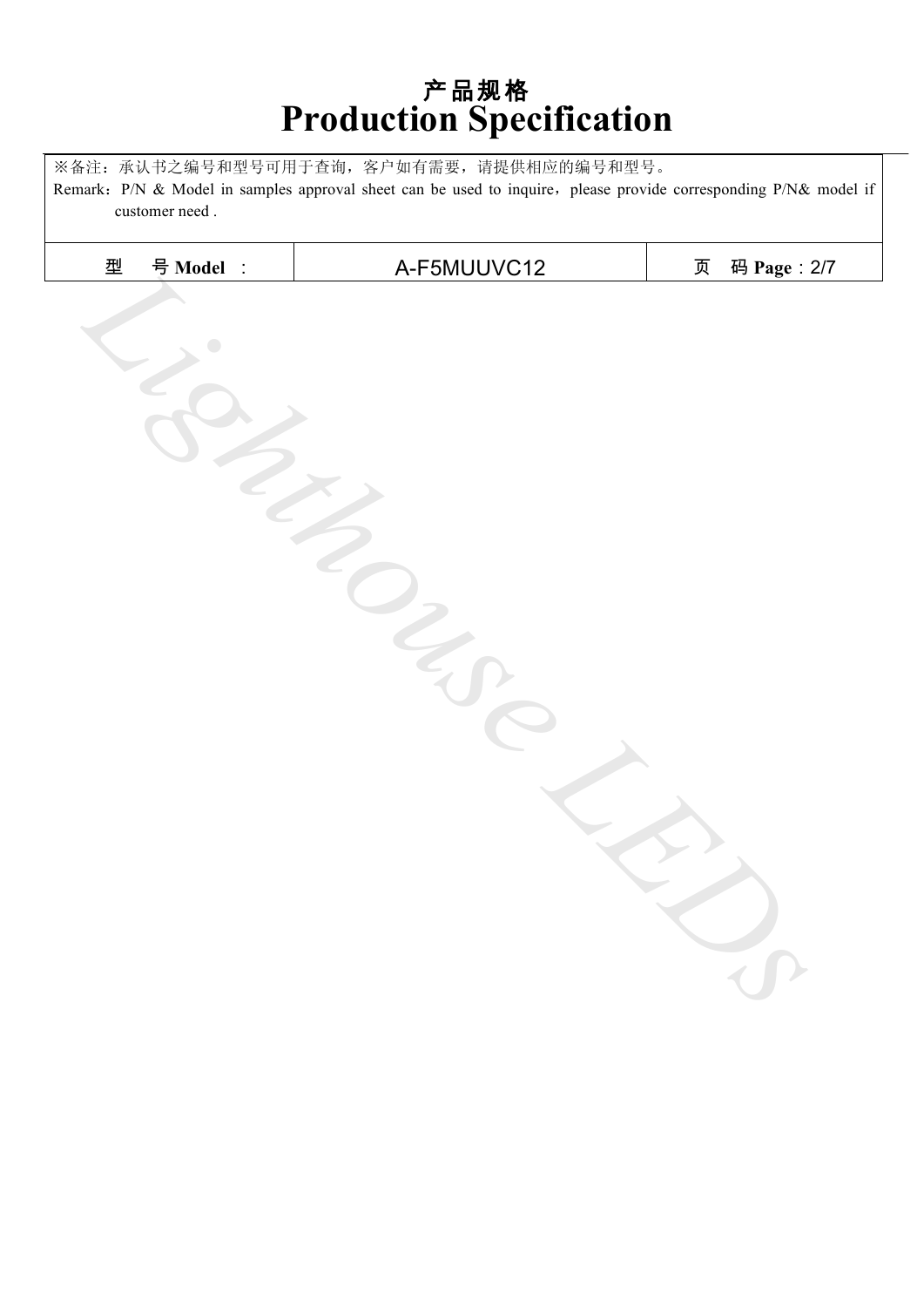#### 二、光电参数 **Photoelectricity Parameter**

(环境温度 Ambient temperature:25℃ 湿度humidity:RH60%)

|                                                                                                                                            |              |                     | 测试条件           |                            | 典型值  |      |              |
|--------------------------------------------------------------------------------------------------------------------------------------------|--------------|---------------------|----------------|----------------------------|------|------|--------------|
| 项目                                                                                                                                         | 符号           |                     | Test condition |                            |      | 最大值  | 单位           |
| Item<br>$\overline{\phantom{0}}$                                                                                                           | Symbol       |                     | 最小值            |                            | Type | Max  | Unit         |
|                                                                                                                                            |              |                     | Min            |                            |      |      |              |
| 正向电压<br>Forward voltage                                                                                                                    | VF           | $IF=20mA$           | 3.0            |                            |      | 3.4  | $\mathbf{V}$ |
| 反向电流<br>Reverse current                                                                                                                    | IR           | $VR=5V$             |                |                            |      | 5    | $\mu A$      |
| 发光强度<br>Luminous intensity                                                                                                                 | IV           | $IF=20mA$           | 1500           |                            |      | 2000 | mcd          |
| 主波长<br>Dominant wavelength                                                                                                                 | $\lambda$ d  | $IF=20mA$           | 395            |                            |      | 405  | nm           |
| 光谱半宽度<br>Spectrum line half width                                                                                                          | $1/2 \theta$ | $IF=20mA$           |                | 110                        |      |      | $\theta$     |
| 注: 亮度测试公差±15%、波长测试公差±1nm、正向电压测试公差±0.05V                                                                                                    |              |                     |                |                            |      |      |              |
| emark. The tolerance of intensity: $\pm 15\%$ , The tolerance of wave length: $\pm 1$ nm, The tolerance of forwards voltage: $\pm 0.05$ V. |              |                     |                |                            |      |      | Only referer |
| r above data when testing.                                                                                                                 |              |                     |                |                            |      |      |              |
| 、极限参数 Absolute Maximum Rating                                                                                                              |              |                     |                |                            |      |      |              |
| 环境温度 Ambient temperature: 25℃                                                                                                              |              | 湿度 humidity: RH60%) |                |                            |      |      |              |
| 项<br>目                                                                                                                                     | 符号           | 数值                  | 单位             | 备注                         |      |      |              |
| Item                                                                                                                                       | Symbol       | Value               | Unit           | Remark                     |      |      |              |
| 正向电流<br>Forward Current                                                                                                                    | IF           | 20                  | mA             |                            |      |      |              |
| 正向峰值电流<br>Peck forward current                                                                                                             | <b>IFM</b>   | 75                  | mA             | F=1KHZ,占空比(duty cycle)1/10 |      |      |              |
| 反向耐压<br>Reverse Voltage                                                                                                                    | <b>VRP</b>   | 15                  | V              |                            |      |      |              |

三、极限参数 Absolute Maximum Rating

| 项<br>目                          | 符号         | 数值               | 单位              | 备注                                                                       |                  |  |
|---------------------------------|------------|------------------|-----------------|--------------------------------------------------------------------------|------------------|--|
| Item                            | Symbol     | Value            | Unit            | Remark                                                                   |                  |  |
| 正向电流<br>Forward Current         | IF         | 20               | mA              |                                                                          |                  |  |
| 正向峰值电流<br>Peck forward current  | <b>IFM</b> | 75               | mA              | F=1KHZ,占空比(duty cycle)1/10                                               |                  |  |
| 反向耐压<br>Reverse Voltage         | <b>VRP</b> | 15               | V               |                                                                          |                  |  |
| 耗散功率<br>Power Dissipation       | Pm         | 85               | mw              |                                                                          |                  |  |
| 工作环境温度 Operation<br>temperature | Tamb       | $-25 \ncong +80$ | $\mathcal{C}$   |                                                                          |                  |  |
| 贮藏温度<br>Storage temperature     | Tstg       | $-35 \n  \pm 85$ | $\rm ^{\circ}C$ |                                                                          |                  |  |
| 焊接温度<br>Soldering temperature   | Tsol       | 320              | $\mathcal{C}$   | 波峰焊,离环氧体 3mm 处≤5S<br>Wave soldering, 3mm out of physical body, $\leq$ 5S |                  |  |
| 型<br>号 Model :                  |            | A-F5MUUVC12      |                 |                                                                          | 页<br>码 Page: 3/7 |  |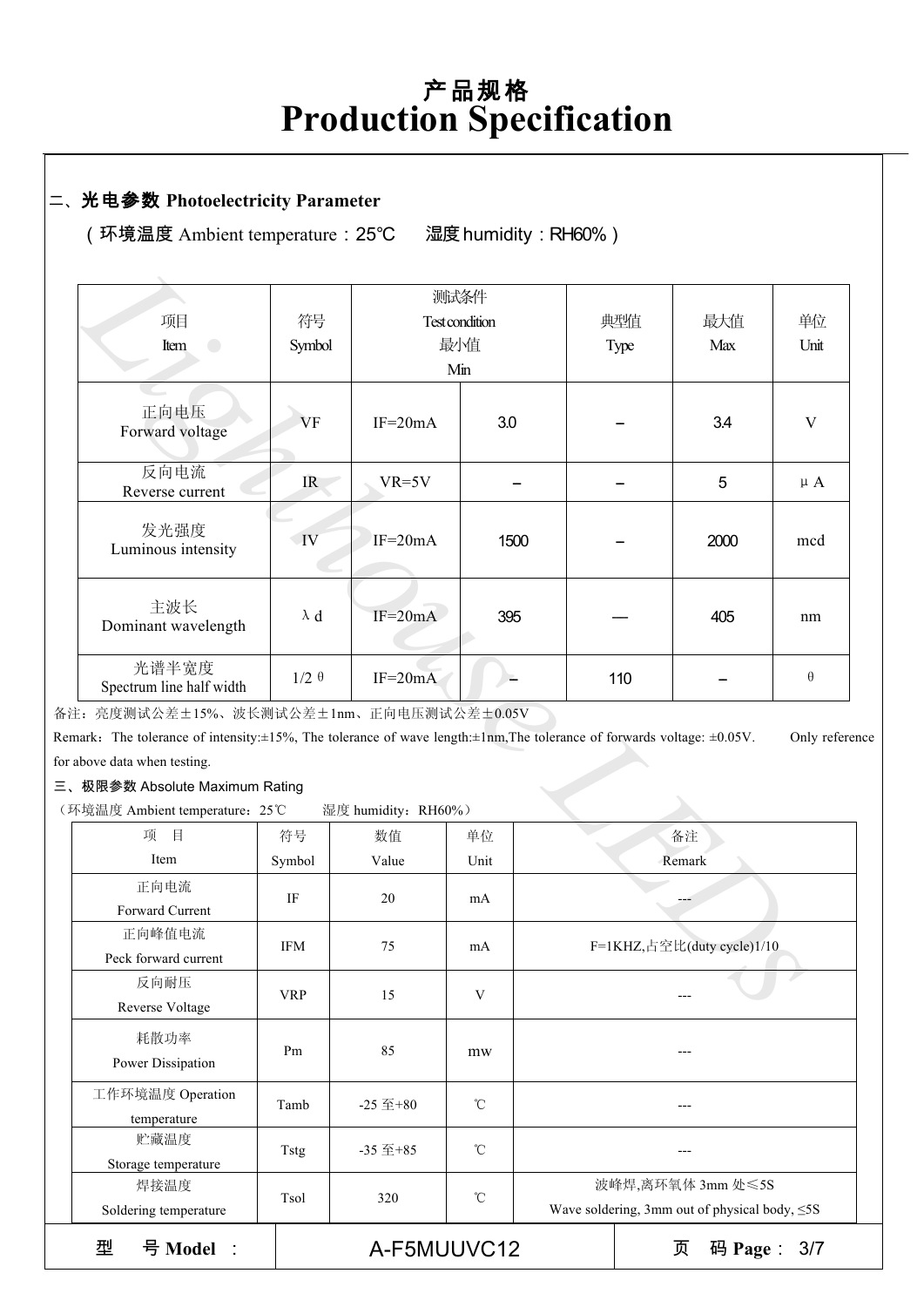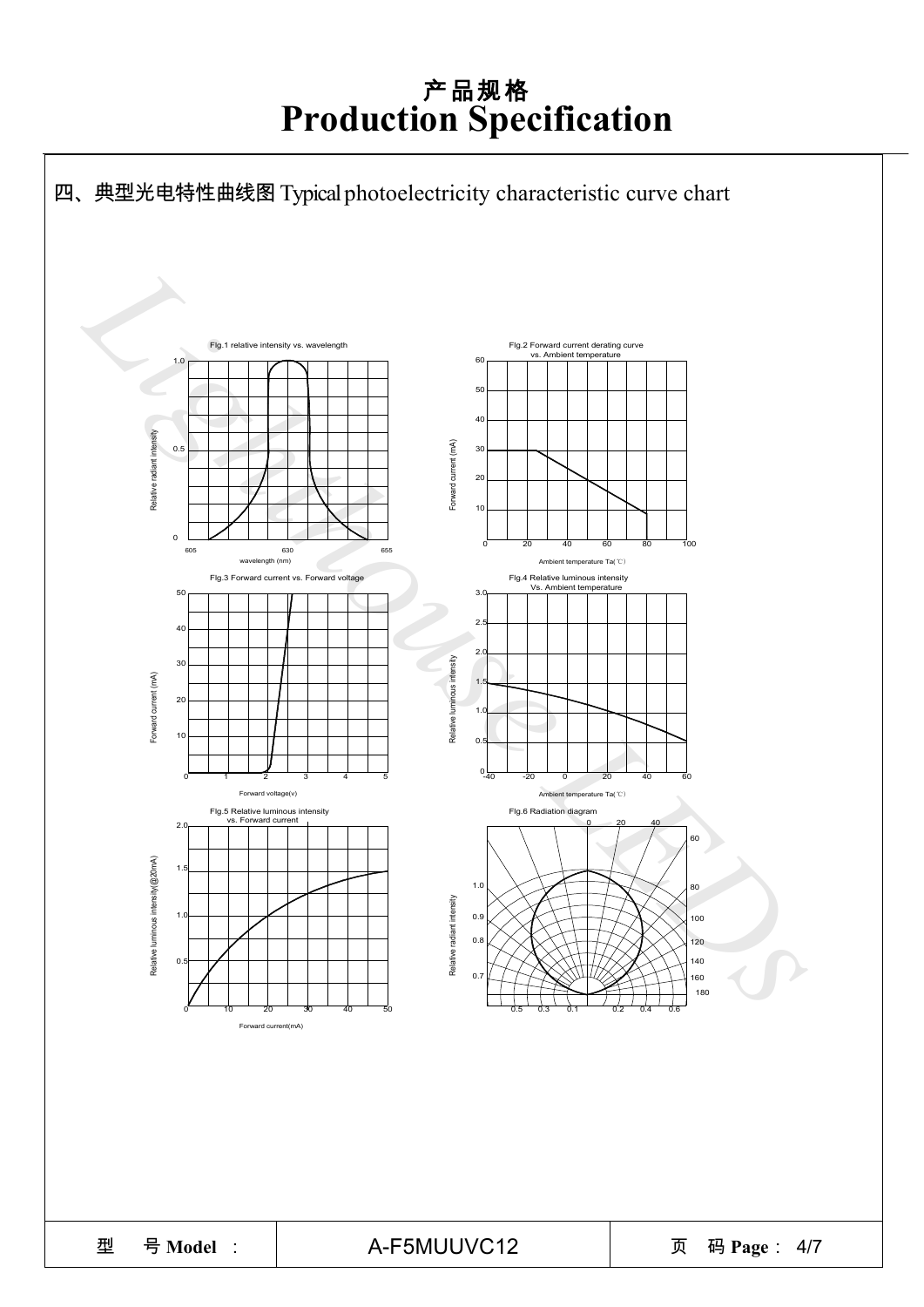#### ● **R** 五、可靠性实验项目 **Reliability Test Project**

| 描述                      | 项目                                        | 测试标准                                                     | 测试条件                                                                          | 测试时间         | 数量                      | 失效数量             |  |  |
|-------------------------|-------------------------------------------|----------------------------------------------------------|-------------------------------------------------------------------------------|--------------|-------------------------|------------------|--|--|
| Description             | Item                                      | <b>Test criterion</b>                                    | <b>Test condition</b>                                                         | Test time    | Qty                     | Fail qty         |  |  |
| 寿命测试<br>Lifetest        | 常温寿命测试<br>Life test(room temperature)     | JIS7021:B4                                               | Ta=25°C±5°C, IF=30mA                                                          | 1000Hrs      | 22                      | $\boldsymbol{0}$ |  |  |
|                         | 高温存储<br>High temperature store            | JIS7021:B10<br>MIL-STD-202:210A<br>MIL-STD-750:2031      | Ta=85°C±5°C                                                                   | 1000Hrs      | 22                      | $\boldsymbol{0}$ |  |  |
|                         | 低温存储<br>Low temperature store             | JIS7021:B12                                              | Ta=-35°C±5°C                                                                  | 1000Hrs      | 22                      | $\mathbf{0}$     |  |  |
| 环境测试<br>Ambience        | 高温高湿测试<br>High temperature/ humidity test | JIS7021:B11<br>MIL-STD-202:103D                          | Ta=85°C±5°C<br>RH=85%                                                         | 1000Hrs      | 22                      | $\boldsymbol{0}$ |  |  |
| test                    | 冷热冲击测试<br>Cold / Heat strike test         | JIS7021::B4<br>MIL-STD-202:107D<br>MIL-STD-750:1026      | 30min<br>-10℃±5℃←→100℃±5℃<br>5min<br>5min                                     | 50Cycles     | 22                      | $\boldsymbol{0}$ |  |  |
|                         | 冷热循环测试<br>Cold and heat cycle test        | <b>JIS7021:A3</b><br>MIL-STD-202:107D<br>MIL-STD-705:105 | <b>5min</b><br>5min<br>5min<br>-35°C~25°C~85°C~-35°C<br>30min 5min 30min 5min | 50Cycles     | 22                      | $\boldsymbol{0}$ |  |  |
| 判断标准 Judging criterion: |                                           |                                                          |                                                                               |              |                         |                  |  |  |
|                         | 判断标准<br>项目<br>符号<br>实验条件<br>Criteria      |                                                          |                                                                               |              |                         |                  |  |  |
|                         | Item<br>Symbol                            | Experiment condition                                     |                                                                               | Min.<br>Max. |                         |                  |  |  |
|                         | 正向电流<br>$V_F$<br><b>Forward Current</b>   | $IF=20mA$                                                |                                                                               |              | <b>Initial Datex1.1</b> |                  |  |  |

#### 判断标准 **Judging criterion:**

| 判断标准 Judging criterion:    |         |                      |                  |                         |  |  |
|----------------------------|---------|----------------------|------------------|-------------------------|--|--|
| 项目                         |         | 判断标准<br>Criteria     |                  |                         |  |  |
| Item                       | Symbol  | Experiment condition | Min.             | Max.                    |  |  |
| 正向电流                       | $V_{F}$ | $IF = 20mA$          |                  | <b>Initial Datex1.1</b> |  |  |
| Forward Current            |         |                      |                  |                         |  |  |
| 反向电压                       | IR      | $V_R = 5V$           |                  | $30 \mu A$              |  |  |
| <b>Reverse Voltage</b>     |         |                      |                  |                         |  |  |
| 发光强度<br>Luminous Intensity | IV      | $IF=20mA$            | Initial Datex0.7 |                         |  |  |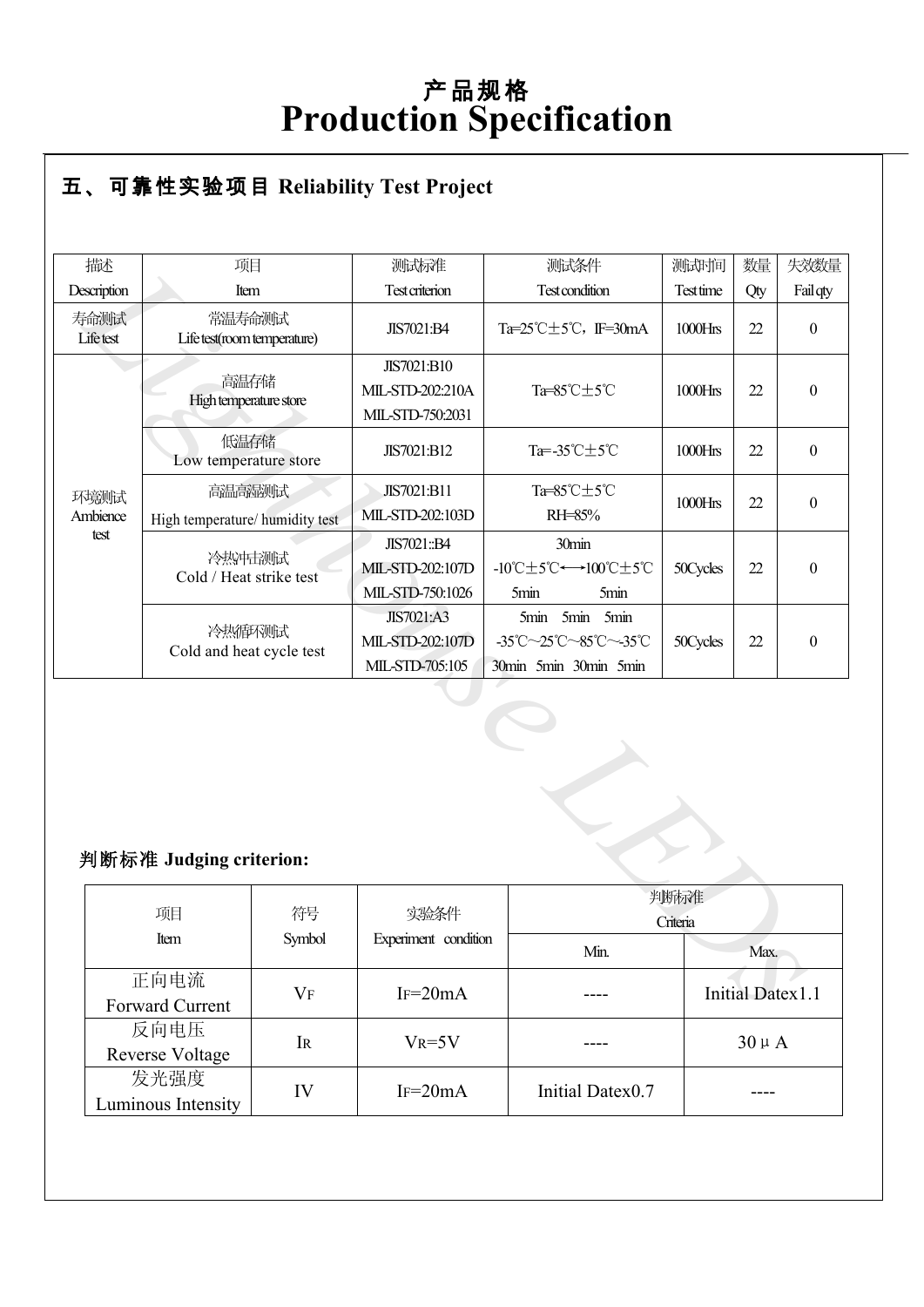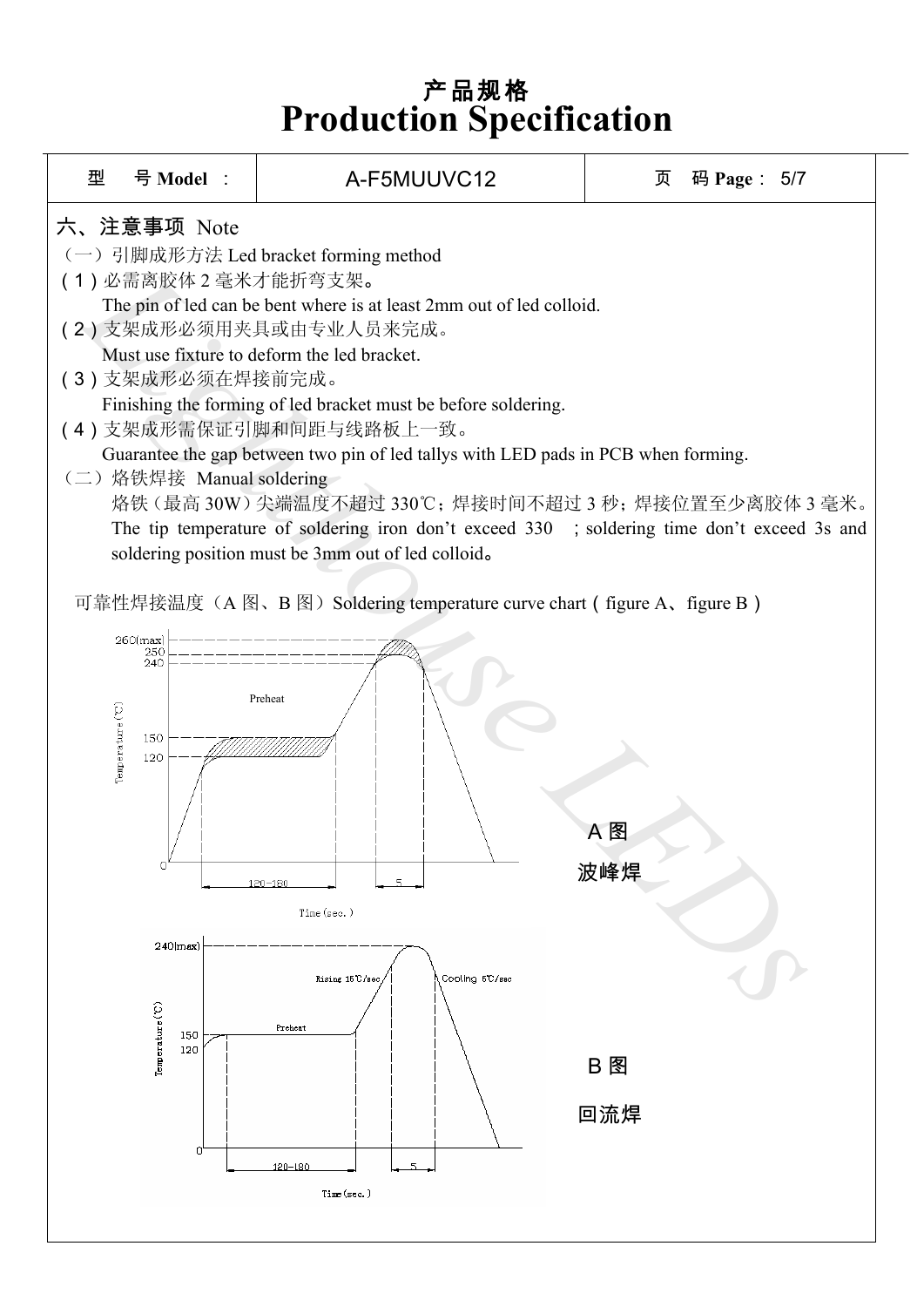| 型  | 号 Model :                                                                                                                                                                                                                                                                                                                                                                                    | A-F5MUUVC12                                                                                                                                                                                                                                                          | 页                                                                   | 码 Page: 6/7 |     |  |  |  |  |  |
|----|----------------------------------------------------------------------------------------------------------------------------------------------------------------------------------------------------------------------------------------------------------------------------------------------------------------------------------------------------------------------------------------------|----------------------------------------------------------------------------------------------------------------------------------------------------------------------------------------------------------------------------------------------------------------------|---------------------------------------------------------------------|-------------|-----|--|--|--|--|--|
|    | 防静电措施 ESD countermeasure<br>$\left(\equiv\right)$                                                                                                                                                                                                                                                                                                                                            |                                                                                                                                                                                                                                                                      |                                                                     |             |     |  |  |  |  |  |
|    | 静电及高压会对 LED 造成损坏, 特别是晶片材质为 InGaN 的产品对静电防护要求更加严格, 要求在使用和检验                                                                                                                                                                                                                                                                                                                                    |                                                                                                                                                                                                                                                                      |                                                                     |             |     |  |  |  |  |  |
|    | 产品时戴防静电手腕带或防静电手套,焊接工具及设备外壳需可靠接地,焊接条件遵循此份规格书中的条件。<br>Static electricity and high volt can damage led, The production whose Die material is InGaN must strictly required to<br>prevent ESD, Must put on static glove and static fillet, Soldering tool and the cover of device must connect the ground,<br>soldering condition follows the related stating of production specification manual. |                                                                                                                                                                                                                                                                      |                                                                     |             |     |  |  |  |  |  |
|    | (四) 过电流保护 Protecting countermeasure when over current                                                                                                                                                                                                                                                                                                                                        |                                                                                                                                                                                                                                                                      |                                                                     |             |     |  |  |  |  |  |
|    |                                                                                                                                                                                                                                                                                                                                                                                              | 为避免由于电压的变化引起大电流冲击而造成产品损坏,需要加入保护电阻。                                                                                                                                                                                                                                   |                                                                     |             |     |  |  |  |  |  |
|    |                                                                                                                                                                                                                                                                                                                                                                                              | Need add the protecting resistor in circuit in order to avoid damaging led due to big current and voltage fluctuation.                                                                                                                                               |                                                                     |             |     |  |  |  |  |  |
|    |                                                                                                                                                                                                                                                                                                                                                                                              | (五) LED 安装方法 LED installation method                                                                                                                                                                                                                                 |                                                                     |             |     |  |  |  |  |  |
|    |                                                                                                                                                                                                                                                                                                                                                                                              | 1) 注意各类器件外线的排列以防极性装错,器件不可与发热元件靠得太近,工作条件不要超过其规定的极限。<br>Pay attention to the led polarity and avoid installation wrong. Led can't be close to euthermic component, work<br>condition should tally with it's specification.                                             |                                                                     |             |     |  |  |  |  |  |
|    |                                                                                                                                                                                                                                                                                                                                                                                              | 2) 务必不要在引脚间距变形的情况下安装 LED。<br>Don't install the LED under the condition of the led pin deformation.                                                                                                                                                                   |                                                                     |             |     |  |  |  |  |  |
|    |                                                                                                                                                                                                                                                                                                                                                                                              | 3) 当装配 LED 进入 PCB 或装配孔时, LED 支架不能承受任何压力。<br>The led bracket don't load any pressure when installing the led into PCB or fitting hole.                                                                                                                                |                                                                     |             |     |  |  |  |  |  |
|    |                                                                                                                                                                                                                                                                                                                                                                                              | 4) 在焊接温度回到正常以前, 必须避免使 LED 受到任何的震动或外力。<br>Must avoid any strike and force on led before the soldering temperature return to room temperature.                                                                                                                         |                                                                     |             |     |  |  |  |  |  |
|    | (六) 存储时间 Storage time                                                                                                                                                                                                                                                                                                                                                                        |                                                                                                                                                                                                                                                                      |                                                                     |             |     |  |  |  |  |  |
|    |                                                                                                                                                                                                                                                                                                                                                                                              | 1) 在温度 5℃~35℃,湿度 RH60%条件下,产品可保存一年。超过保存期的产品需重新检测后方能使用。<br>Led can be stored for a year under the condition: the temperature of $5 \sim 35$ and humidity of RH60%, These<br>production must be re-inspected and tested before use if their storage time exceed a year. |                                                                     |             |     |  |  |  |  |  |
| 2) |                                                                                                                                                                                                                                                                                                                                                                                              | 如果打开的产品在 5℃~35℃,RH60%的空气条件下放置超过一周,则需要将产品在 65℃±5℃的环境中放置                                                                                                                                                                                                               |                                                                     |             |     |  |  |  |  |  |
|    |                                                                                                                                                                                                                                                                                                                                                                                              | 24 小时以上,并尽量在十五天内使用。<br>If led is exposed in air for a week under the condition: the temperature of $5 \sim 35$ , humidity of RH60%, must place<br>the led in the ambience of 65 $\pm$ 5 for 24 hours and use it in 15 days for best.                                 |                                                                     |             |     |  |  |  |  |  |
|    | (七) 清洗 Cleaning                                                                                                                                                                                                                                                                                                                                                                              |                                                                                                                                                                                                                                                                      |                                                                     |             |     |  |  |  |  |  |
|    |                                                                                                                                                                                                                                                                                                                                                                                              | 当用化学用品清洗胶体时必须特别小心,因为有些化学品对胶体表面有损伤并引起褪色如三氯乙烯、丙酮等。                                                                                                                                                                                                                     |                                                                     |             |     |  |  |  |  |  |
|    | (八) 弯脚 (Kinked)                                                                                                                                                                                                                                                                                                                                                                              | 可用乙醇擦拭、浸渍, 时间在常温下不超过 3 分钟。<br>Be careful of some chemical results in the led colloid fades and damage when using chemical clean the led, such as<br>chloroethylene, acetone etc. can use ethanol to wash or soak led but the time don't exceed 3 minutes.            |                                                                     |             |     |  |  |  |  |  |
|    |                                                                                                                                                                                                                                                                                                                                                                                              | 当 LED 成形弯脚时,弯脚模具容易刮花 LED 脚支架镀层,刮伤处容易生锈,特别是空气湿度大时。                                                                                                                                                                                                                    |                                                                     |             | 为减少 |  |  |  |  |  |
|    | 生锈机会, 建议使用镀锡支架。                                                                                                                                                                                                                                                                                                                                                                              |                                                                                                                                                                                                                                                                      |                                                                     |             |     |  |  |  |  |  |
|    | The kinked tooling scrape easily the pin of led, where the led bracket is rusting easily, especial expose it in moist air. To                                                                                                                                                                                                                                                                |                                                                                                                                                                                                                                                                      |                                                                     |             |     |  |  |  |  |  |
|    |                                                                                                                                                                                                                                                                                                                                                                                              |                                                                                                                                                                                                                                                                      | decrease the led bracket rust, advise using plated tin led bracket. |             |     |  |  |  |  |  |